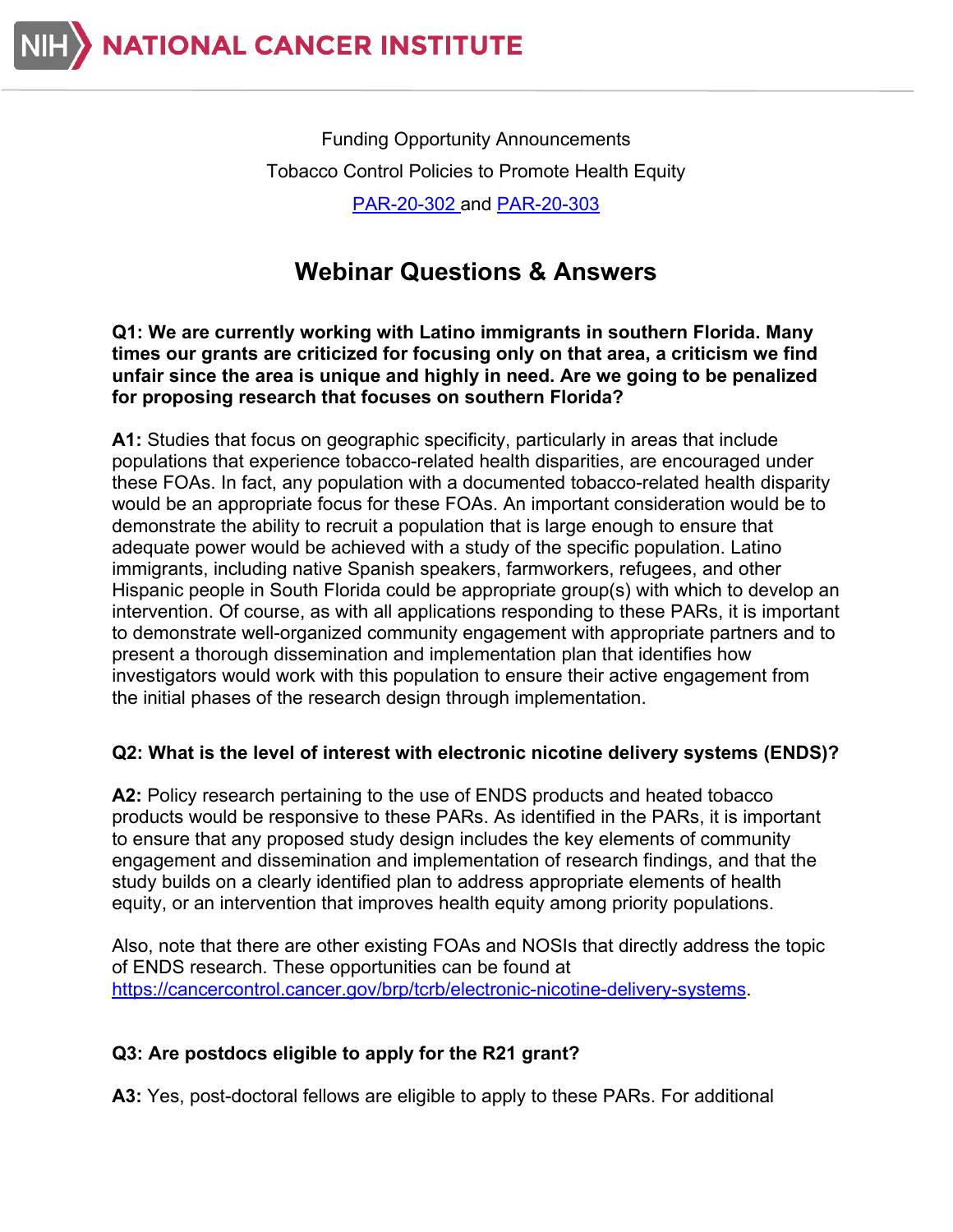information regarding eligibility, please see Section III on Eligibility Information in the PAR. In the application, it would be important to include a description of how the PI would work with other more experienced investigators to obtain appropriate mentoring, and a clear description of the proposed PI's previous experience. This will help ensure the greatest likelihood of success in the highly competitive peer review process.

## **Q4: Is there any special consideration in the review process given to Early-Stage Investigators (ESI) or first time R01 investigators?**

**A4:** We welcome applications from new and early-stage investigators. Find more information about [new- and early-stage investigators.](https://cancercontrol.cancer.gov/brp/funding/new-and-early-stage-investigators) Investigators who are new to the NIH application process may want to consider working with a team of people that has experience with the NIH grants process for mentoring and guidance. Peer reviewers consider an ESI's potential for achievement and weigh your academic and research background heavily. Reviewers may expect new R01 investigators to have fewer preliminary data and publications than more established researchers do. New and earlystage investigator applications are typically sorted separately from established investigators at the review meeting.

### **Q5: Are interventions to make flavoring (menthol) bans more effective in line with this program? Or is looking at effects of flavoring bans on equity more appropriate?**

**A5:** Research studies that address topics of policies related to flavor bans, including menthol, and how they may be effectively implemented or tailored to specific high-risk populations would likely be responsive to these FOAs. The emphasis of this research initiative is on tobacco control policies to promote health equity, so proposed research studies should develop research questions that aim to answer questions regarding how tobacco prevention and control policies might promote health equity or reduce tobaccorelated health disparities. Applicants are encouraged to communicate with the scientific contacts listed in the FOAs to determine if specific proposals are within the scope of these PARs.

## **Q6: One of the disparity populations is people residing in rural areas. What do you consider as rurality? Is a population involving schools and colleges acceptable under these FOAs?**

**A6:** There are many different definitions of rural, for example the U.S. Department of Agriculture (USDA) Economic Research Service (ERS) Rural-Urban Continuum Codes (RUCC) and Rural-Urban Commuting Area (RUCA) codes. More information can be found at these sites:

<https://www.ers.usda.gov/topics/rural-economy-population/rural-classifications> <https://www.ers.usda.gov/data-products/rural-urban-continuum-codes.aspx> <https://www.ers.usda.gov/data-products/rural-urban-commuting-area-codes>

While nonmetro is not always synonymous with rural, the codes provide some sense of population density for each nonmetro area. The nonmetro designations are often used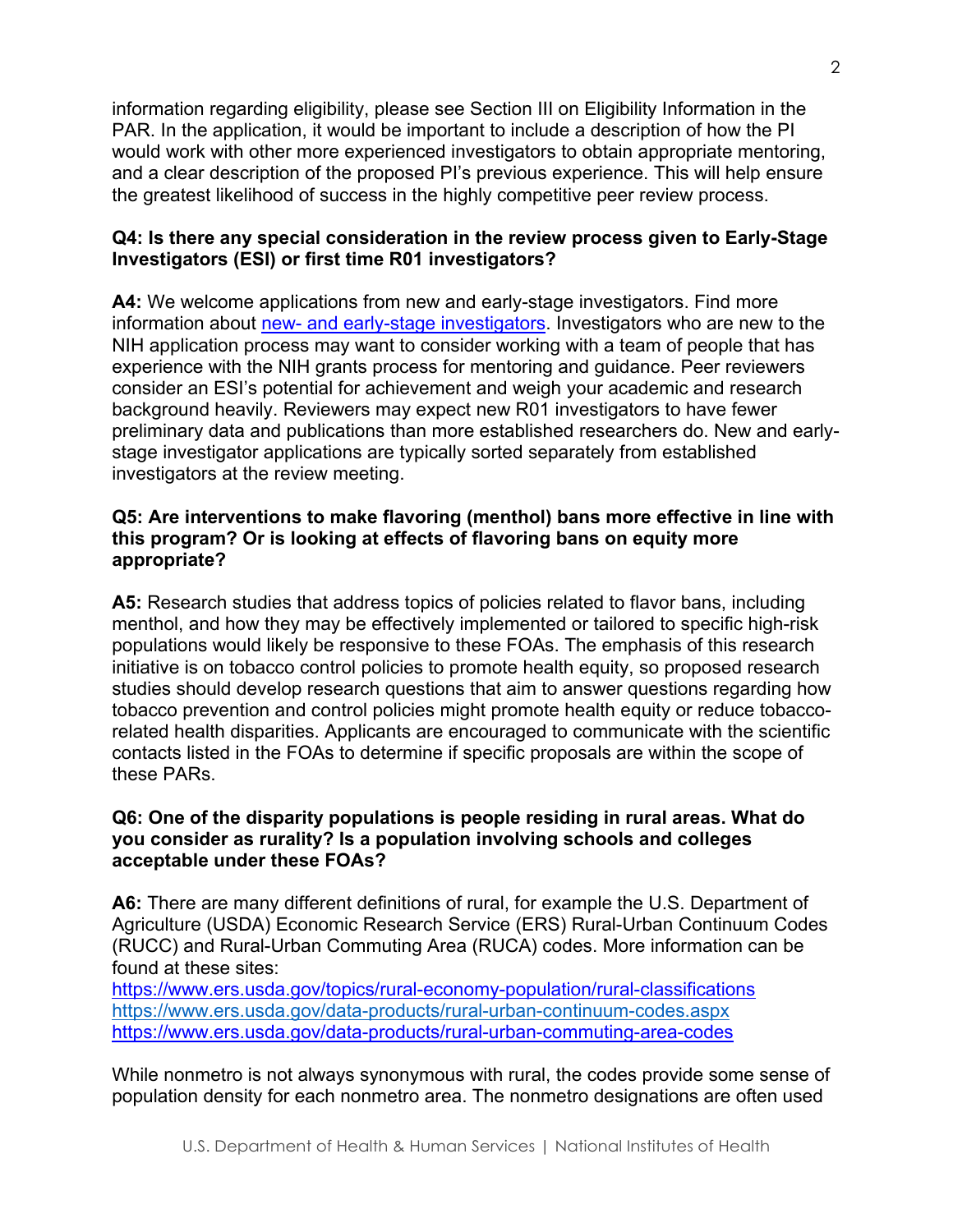to indicate rural: RUCC 4-9 and RUCA 4-10. There are also Frontier and Remote (FAR) areas where level 4 is considered to be rural.

The U.S. Census Bureau [provides another definition.](https://mtgis-portal.geo.census.gov/arcgis/apps/MapSeries/index.html?appid=49cd4bc9c8eb444ab51218c1d5001ef6#map) If you wish to use another definition of rurality, you are encouraged to communicate with the scientific contacts listed in the FOAs.

Yes, studies that address populations of students, regardless of age, may be responsive to these FOAs. However, all the regular criteria of responsiveness to the funding opportunity still apply. The proposed study should also address policies related to tobacco prevention and control and health equity.

# **Q7: Do you have in mind the specific number of grants that you intend to fund?**

**A7:** No. There is no specific number of grants that will be awarded under these PARs. Funding decisions will depend primarily on the score applications earn in peer review.

## **Q8: Is there interest in secondary analysis of existing datasets or is primary data collection preferred?**

**A8:** Under some circumstances, secondary data analysis might be responsive to the FOAs; however, primary data collection is generally preferred. Given the emphasis of this initiative on community engagement, dissemination and implementation of findings, and policies that promote health equity, a study based solely on secondary data analysis may have difficulty convincing peer reviewers that such a study is competitive for this initiative. Applicants are encouraged to communicate with the scientific contacts listed in the FOAs to discuss study design in greater depth.

# **Q9: Can you repeat the comment about COVID contingency plans?**

**A9:** Contingency plans will not be considered during the peer review process; however, if needed, COVID-19 contingency plans will be requested and carefully considered by NIH staff before any funding decisions are made. Applicants should consult the following web sites for more information:

<https://grants.nih.gov/grants/guide/notice-files/NOT-OD-21-026.html> <https://grants.nih.gov/grants/files/Coronavirus-update-Guidance-for-Peer-Reviewers.pdf>

**Q10: The RFA says "the purpose of this Funding Opportunity Announcement (FOA) is to support observational or intervention research focused on reducing cancer health disparities in tobacco use in the United States. Non-domestic (non-U.S.) Entities (Foreign Institutions) are not eligible to apply." With this information, I would like to know if the research is required to be exclusively done in the USA only or the primary applicant should be from the USA and the other collaborators can be from LMIC.**

**A10:** Under these FOAs, the applicant organization and performance sites should be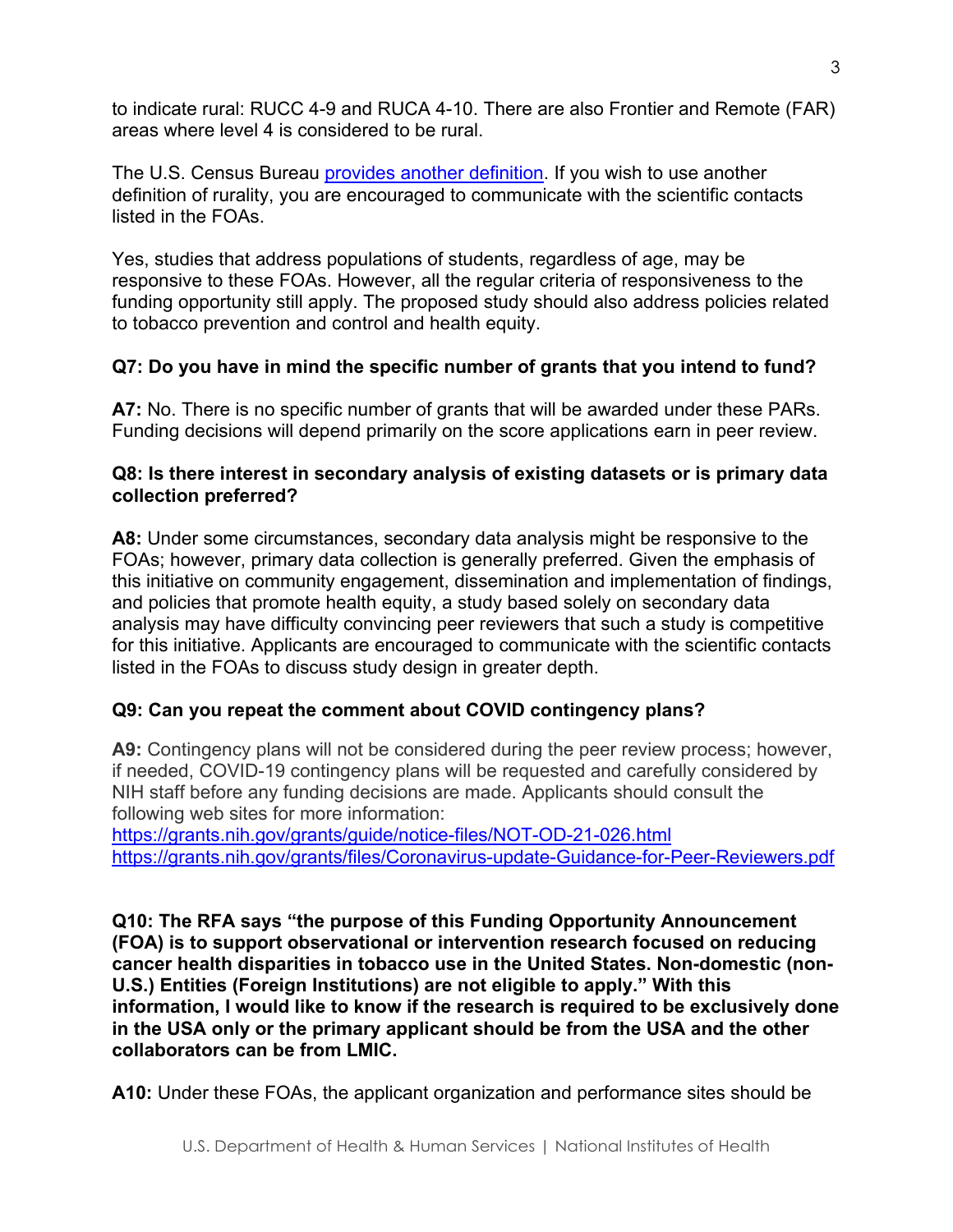located in the United States since the intention of the research is to focus on promoting health equity in tobacco control policies in the United States. Applicants are encouraged to communicate with the scientific contacts listed in the FOAs to determine if a particular international collaboration would be responsive to these opportunities.

## **Q11: What is the correlation of high rates of smokers in African Americans and their low-income status?**

**A11:** This question is not clear. The questioner might reframe the question and follow up with NCI program staff if appropriate.

# **Q12: Are policies that are under FDA regulatory authority deemed relevant to this RFA (warning labels, for instance), or is the focus on state policies?**

**A12:** Yes, depending on the specific policy, many issues within the authority of FDA's Center for Tobacco Products might be responsive to these FOAs, including research studies on health warning labels. Research studies that would inform policymaking at the state and local levels would be especially responsive to these FOAs, but the initiative is not limited in that regard. It is important that an applicant propose a study that responds to the intent of these FOAs and focuses on research that may help promote health equity across all population groups and reduce tobacco-related health disparities. All the previously mentioned goals of engaging community partners with a strong emphasis on dissemination and implementation of research findings also apply. Applicants are encouraged to communicate with the scientific contacts listed in the FOAs to determine if specific proposals are within the scope of these PARs.

# **Q13: How can I be sure if my study meets the definition of a clinical trial?**

**A13:** Please visit the following website for tools and resources that will help you determine if your study meets NIH's definition of a clinical trial: <https://grants.nih.gov/policy/clinicaltrials/definition.htm>